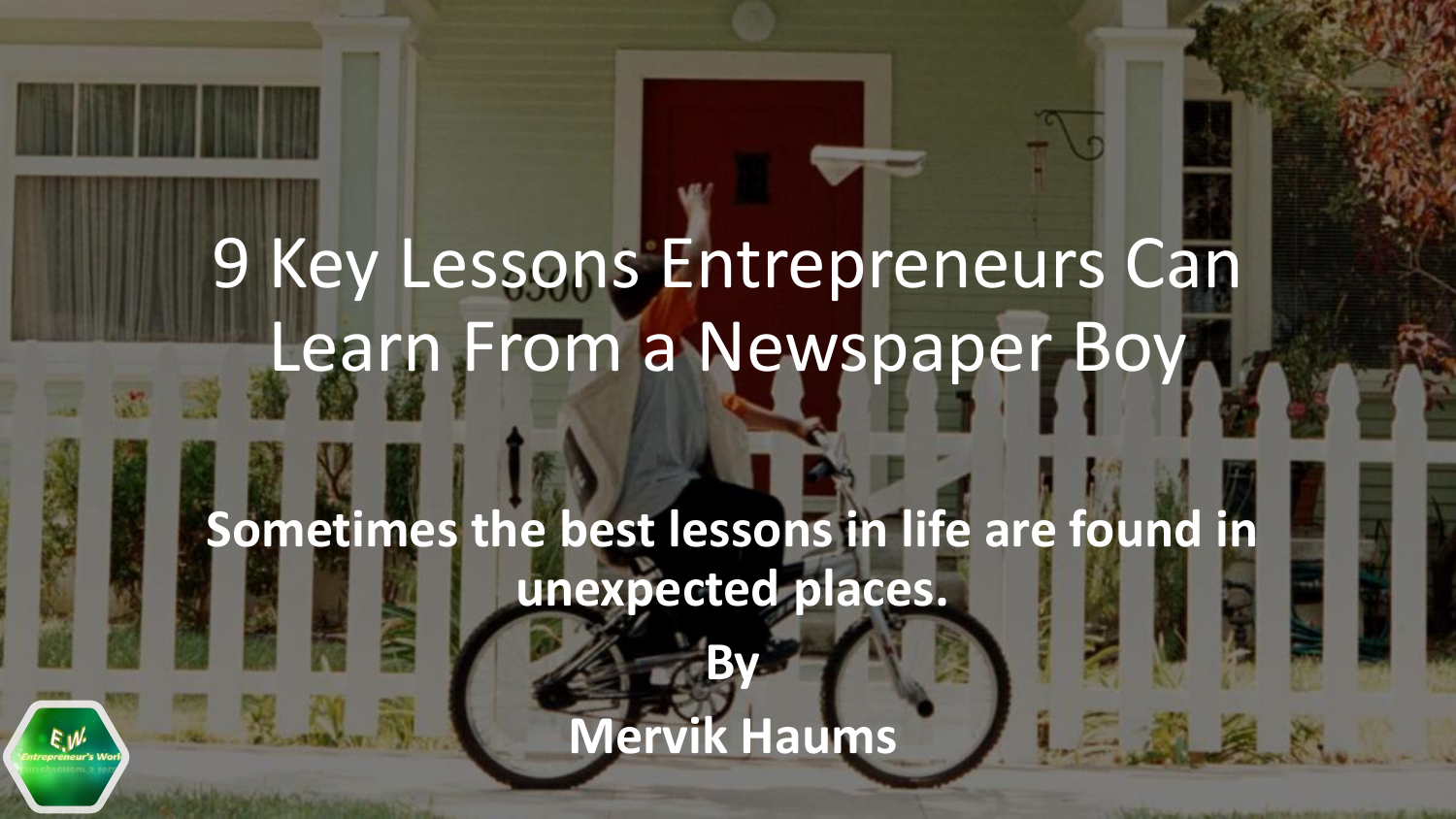## Introduction

• The ability to persevere in the face of adversity is what separates an ordinary man from a great man. The journey to entrepreneurship is filled with rocky beginnings and uncertain futures. Entrepreneurship requires a great deal of hard work, time and risk. But entrepreneurs can learn a lot from unexpected sources *—* even from a kid who delivers the morning paper.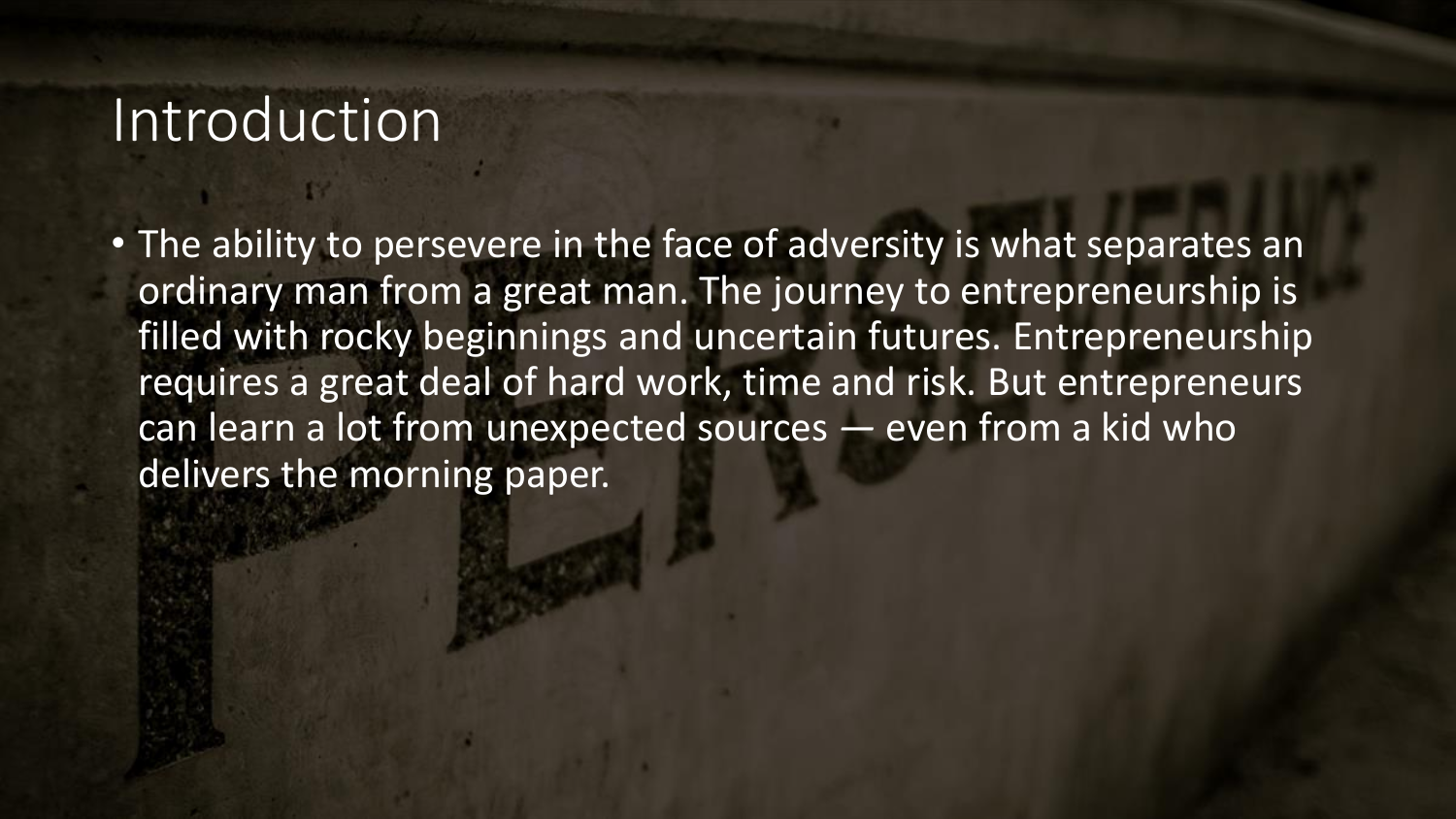



## 1. Never be afraid of obstacles

- A newspaper boy confronts a variety of obstacles: Inclement weather or even just fatigue. However, it doesn't deter the newspaper boy from getting up and overcoming those challenges. As an entrepreneur, you must be brave enough to take the first step. You'll never reach the other side if you don't muster the courage and effort to try.
- Entrepreneurs must stop complaining about the obstacles before them. Like that newspaper boy, wake up, get out and show up!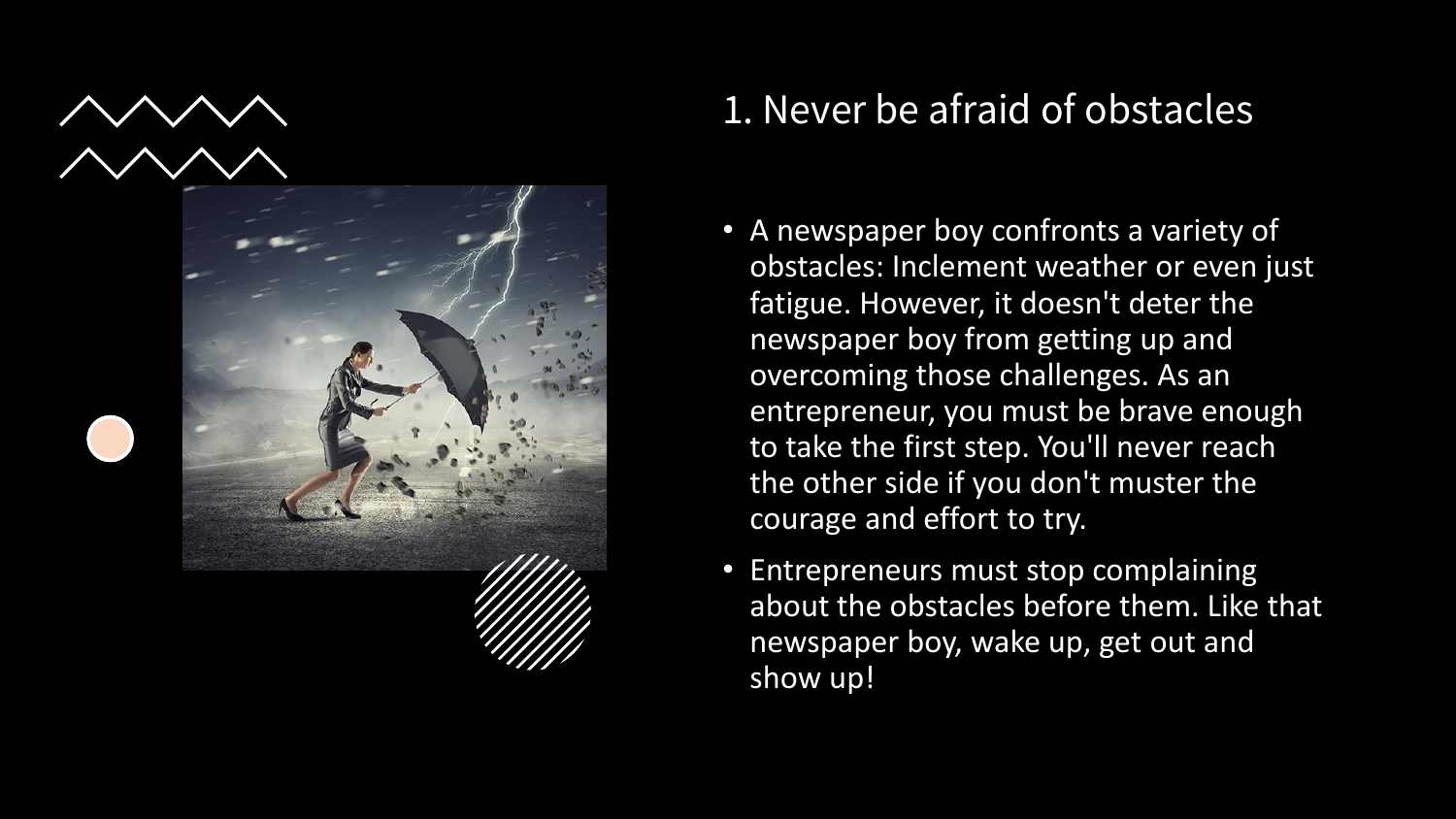

## 2. Always show up on time

- A newspaper boy's primary responsibility is to deliver on time. The newspaper is delivered consistently and in good condition. Not showing up on time results in a lack of trust from customers, potentially leading to loss of income. Time is money, a valuable resource, and every entrepreneur must recognize this to succeed.
- Entrepreneurs must never be late for their meetings, as that could hurt business. At all times, the focus should be on growth and success. To achieve that, entrepreneurs must develop the habit of being disciplined and punctual. Time management is essential to your success as an entrepreneur, as it shows your client and fellow entrepreneurs that you are accountable and reliable.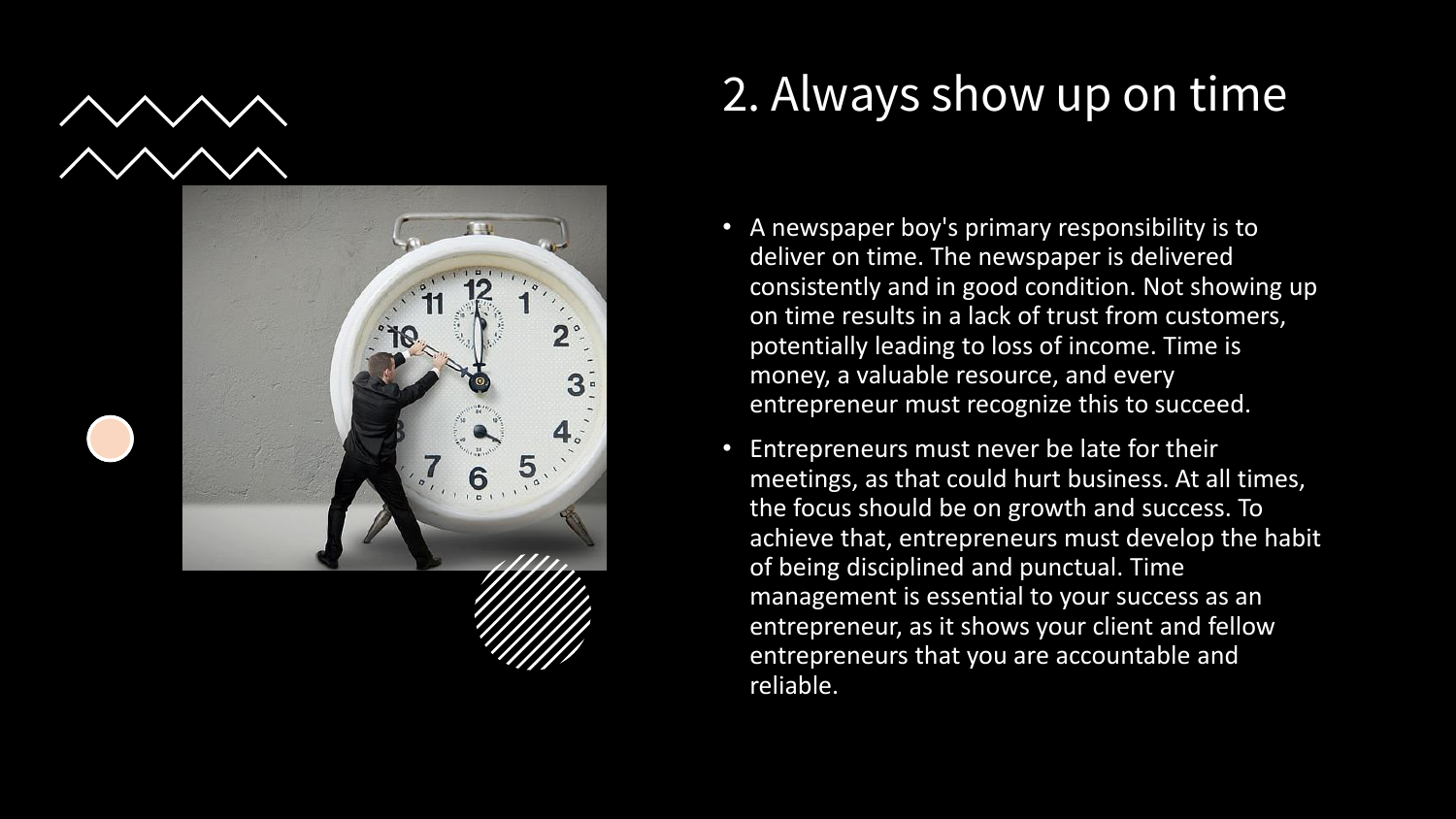

### 3. Be willing to sacrifice small pleasures

- Sometimes, a newspaper boy might be deprived of the pleasure of hanging out with friends or miss a morning gathering because of delivery, so it's important to know that you might not be able to do everything you'd like to do.
- Entrepreneurs must learn the importance of sacrificing short-term pleasures for the greater good. Business is a give-and-take process, and entrepreneurs must recognize this. The more an entrepreneur invests in a business and is willing to part with short-term pleasures, the higher the rewards. To achieve success, sacrifices must be made, and small joys found in the moment must be let go.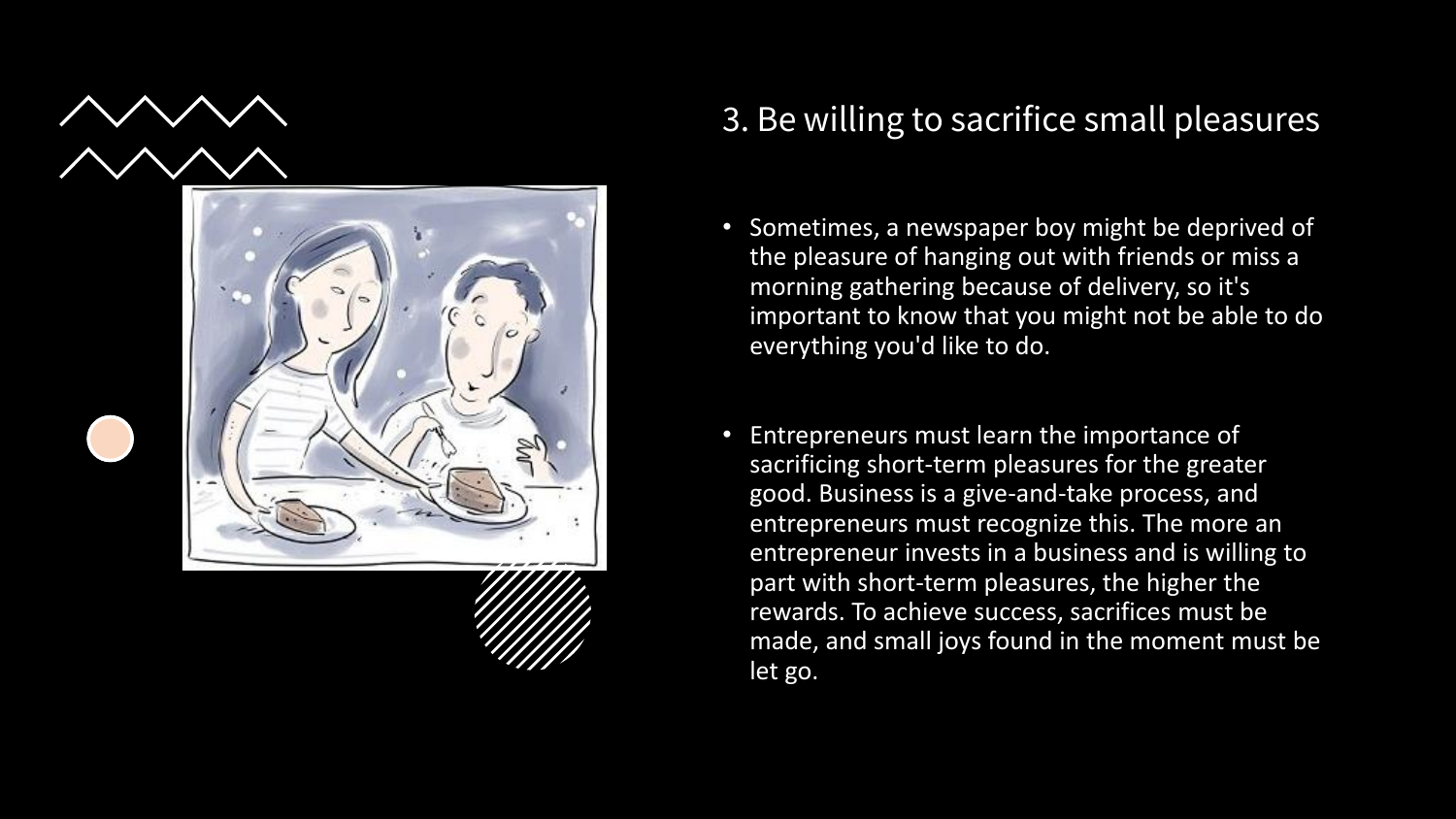

## 4. Always be honest

- Honesty is the best policy. It defines your integrity and value. Like a newspaper boy, an entrepreneur needs to bear in mind that there is a high rate of failure and disappointment associated with starting a business, and sometimes, things don't go as planned or projected. So, entrepreneurs must practice being honest with their clients, as everything is not in their control and a genuine relationship can go a long way.
- Entrepreneurs must be honest with themselves about everything that's happening with their companies. Judging every aspect of the business is highly essential – from finances to product development to customer relationships. Sometimes, things spiral out of control, but examining the situation honestly can help you get back on track.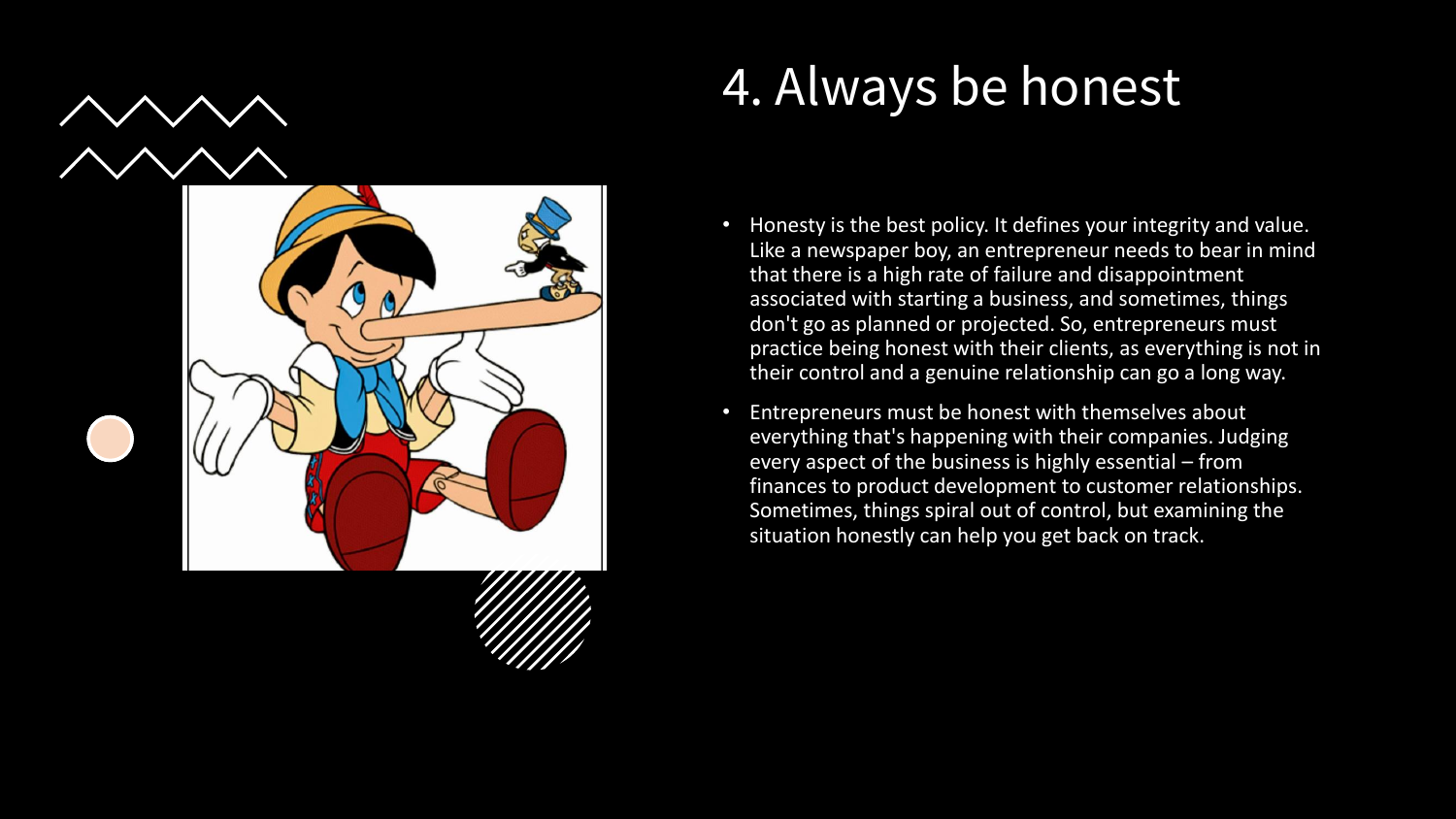



## 5. Know your priorities

- The primary duty of a newspaper boy is daily newspaper delivery to customers. A newspaper boy's top priorities could range from ensuring positive customer experiences to having a product that the customers want.
- As an entrepreneur, one of your top priorities should be finding potential customers who give you important feedback beyond the product because you need to understand the ecosystem you're selling within. Entrepreneurs should stay incredibly focused and stick to their top priorities, which, in turn, sets them up for success.!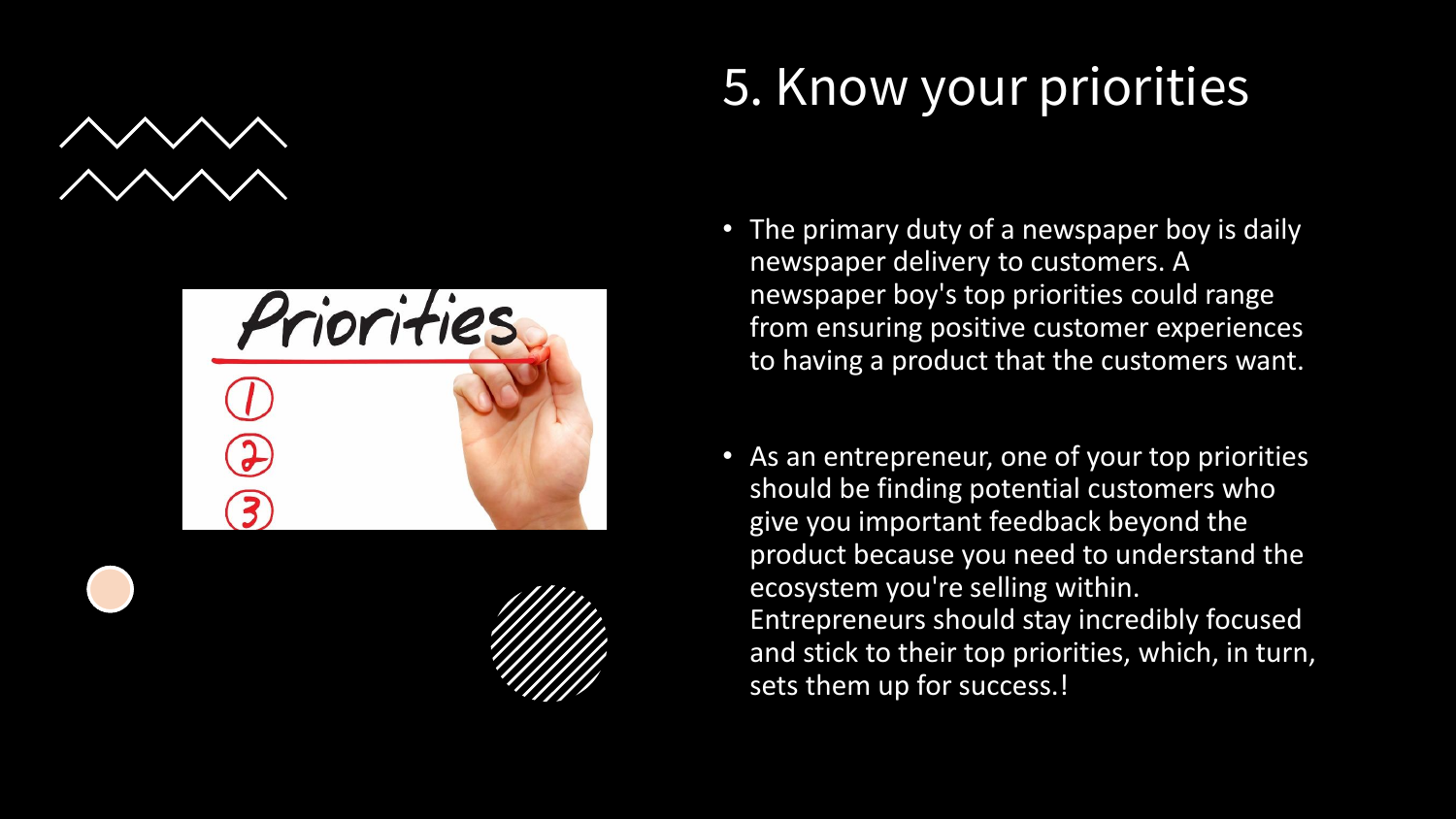

### 6. Network and maintain a good relationship with fellow entrepreneurs

- Make friends, not enemies; at times, it can even serve as a backup. Sometimes, a newspaper boy might not make it on time, and good relationships with other delivery boys help in such situations. For instance, a newspaper delivery boy might have taken on too many delivery orders and decide to give his route to another delivery person to avoid disappointing his customers. This is only possible if a good relationship has been maintained.
- Networking is also essential to your survival as an entrepreneur, as it opens doors of opportunity.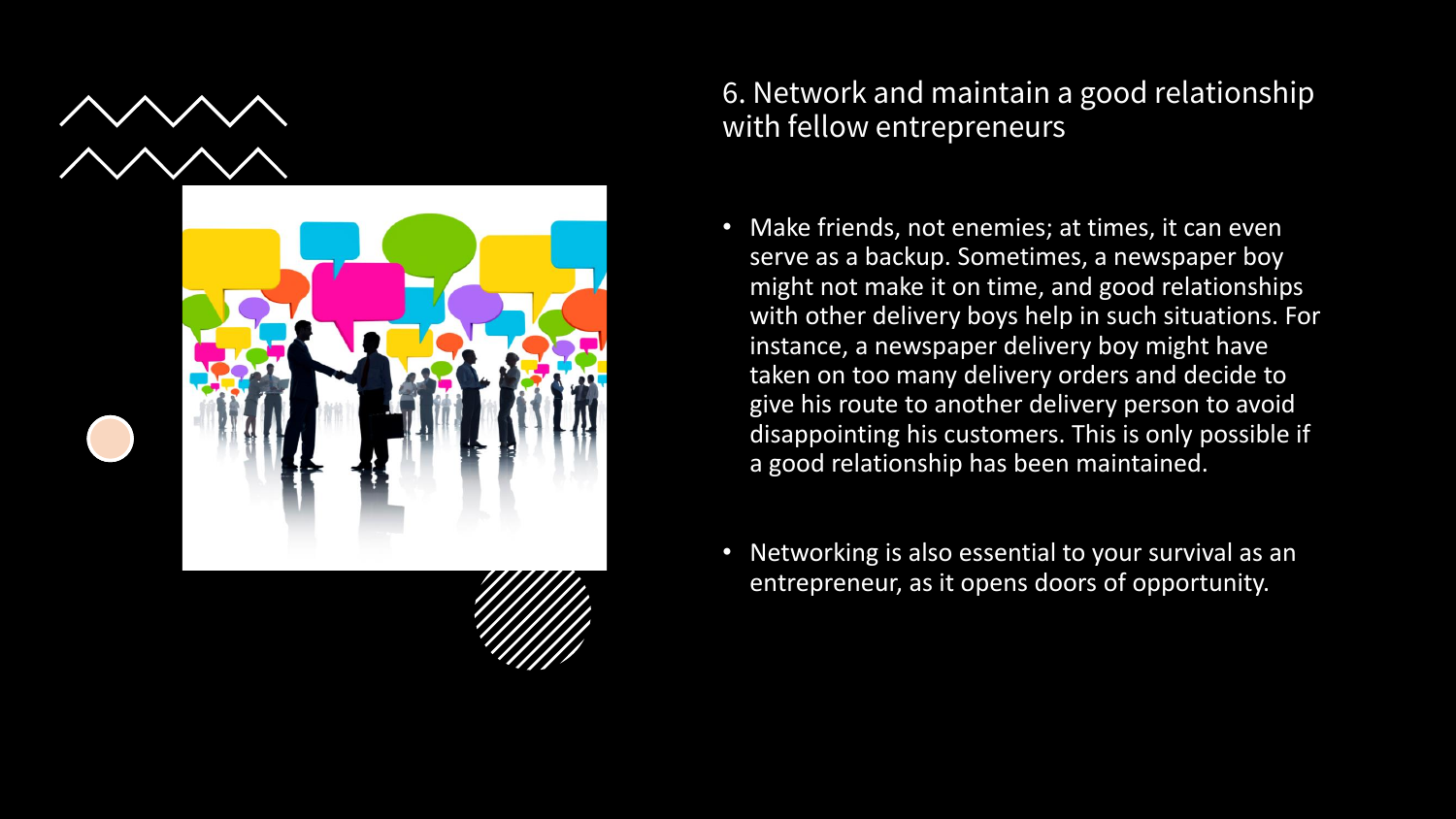



## 7. Customer relationships are key

- A newspaper boy maintains a good relationship with clients to keep them and also for referral purposes. Customers are paying for a newspaper to be delivered where and when they want it delivered. Never underestimate the value and reach of a loyal, repeat customer. Keep customers coming back for more. Several new clients could come from a happy, satisfied customer.
- Entrepreneurs should prioritize customer-relationship management, as this is key to staying afloat in a competitive market. Don't ignore customer feedback. Don't belittle customer requests, as these nuggets are precisely the areas you can learn from to refine your service.
- As an entrepreneur, always endeavor to make your customers happy to build a long-term relationship. As the saying goes, a happy customer is a loyal customer.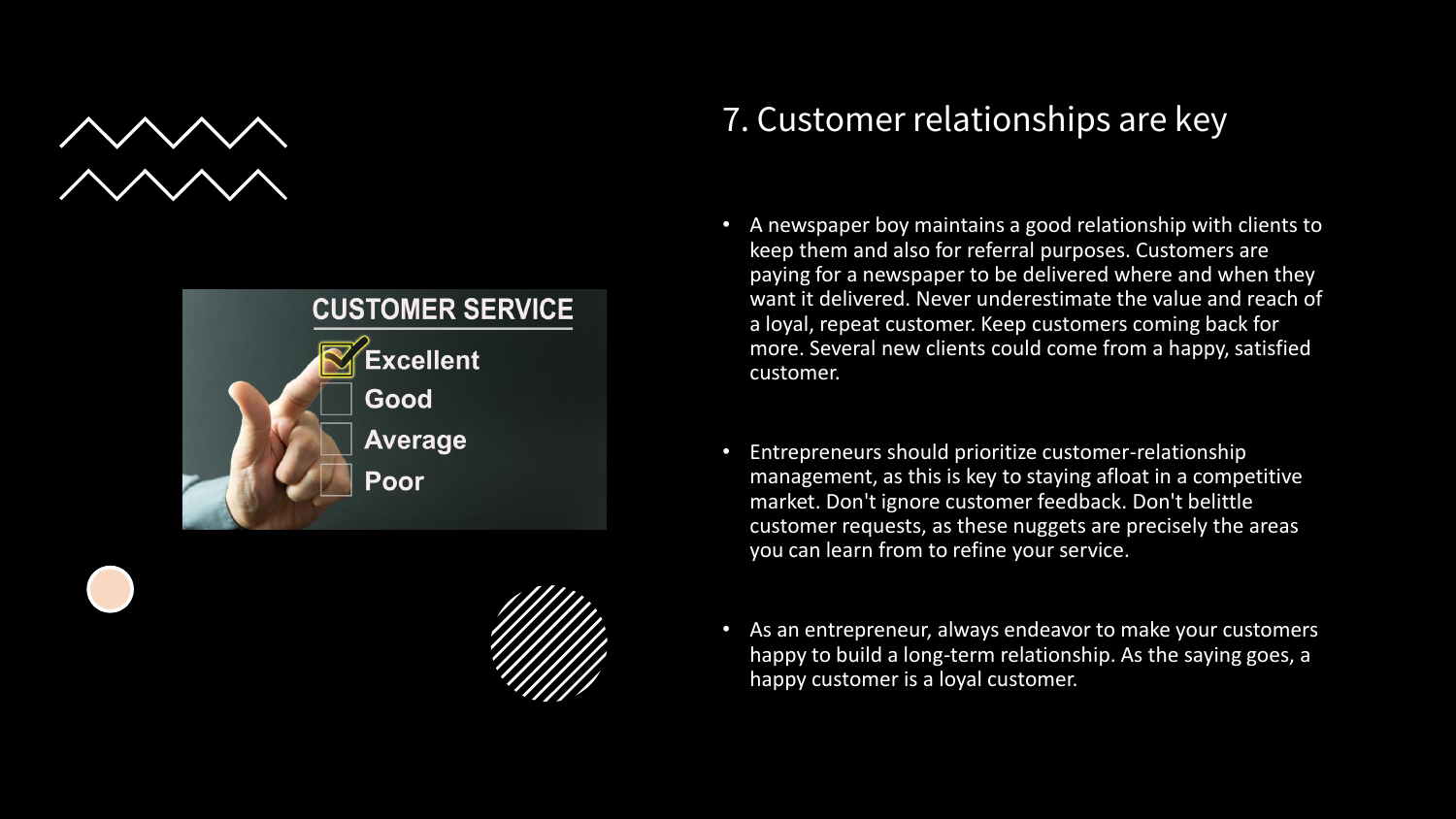



### 8. Always be on the lookout for new customers

- A newspaper boy is relentless in his vigilance, enthusiastically keeping a watch out to see if there's a possible newspaper reader out there.
- An entrepreneur should always be on the lookout for new customers and ideas. They should constantly reinvent themselves, think of better ways to run a business and sharpen the techniques that can be used to draw more customers.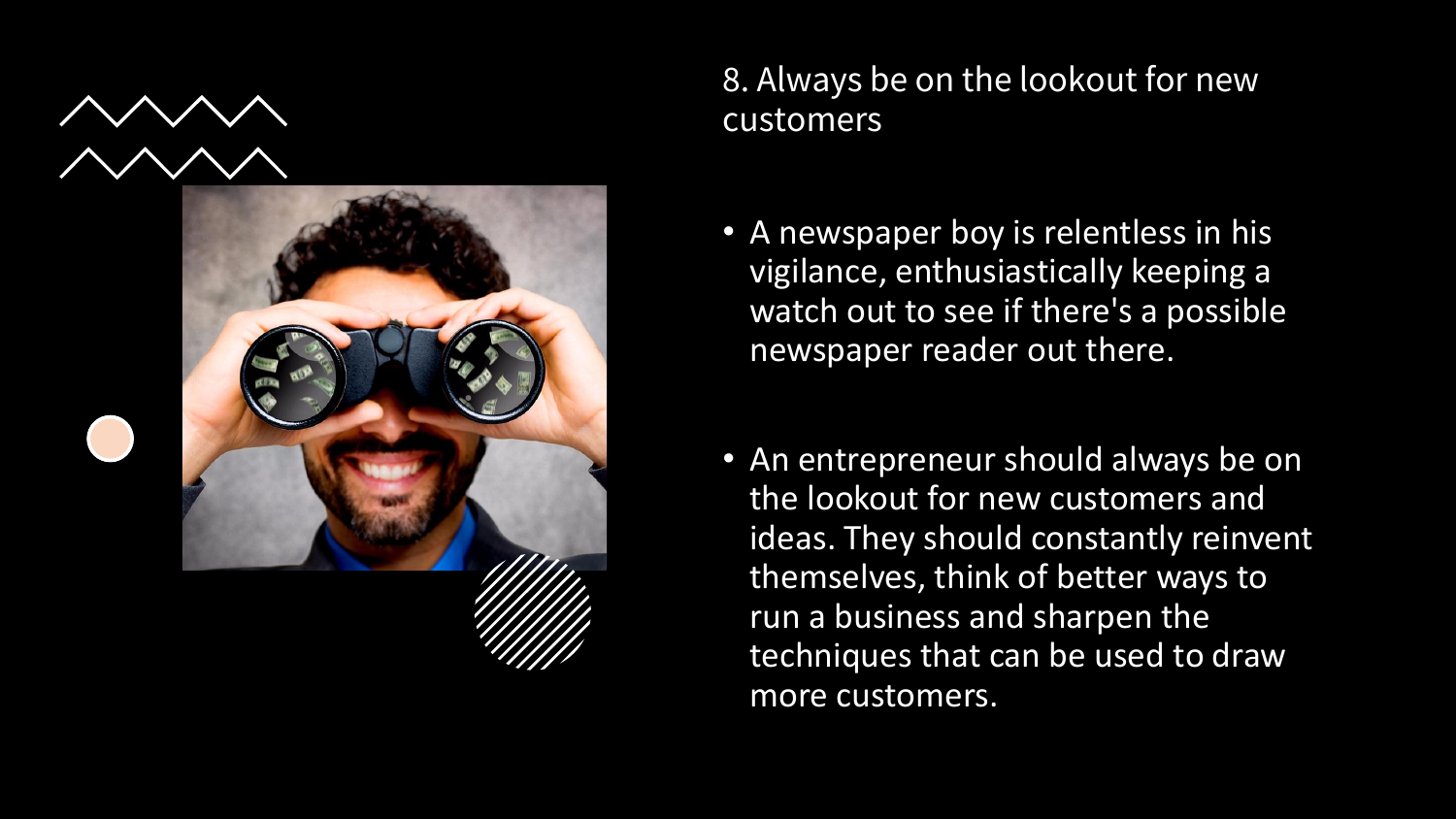



### 9. Don't hesitate to explore new opportunities

- You might have seen a newspaper boy become a newspaperman. Not to say this is a bad thing, but you don't necessarily have to do the same thing your entire life unless you like it and are comfortable with what you do. You can always explore, learn and get better, just like a newspaperdelivery boy can become the newspaper agent, add more delivery boys and the list goes on. Always be open to learning.
- Oh, and by the way, that newspaper boy was me. I even ended up working as a correspondent for the same newspapers I delivered. Life is full of surprises and unexpected endings. Don't be afraid of where you start. You can defy all odds and rise to the top from a humble background.